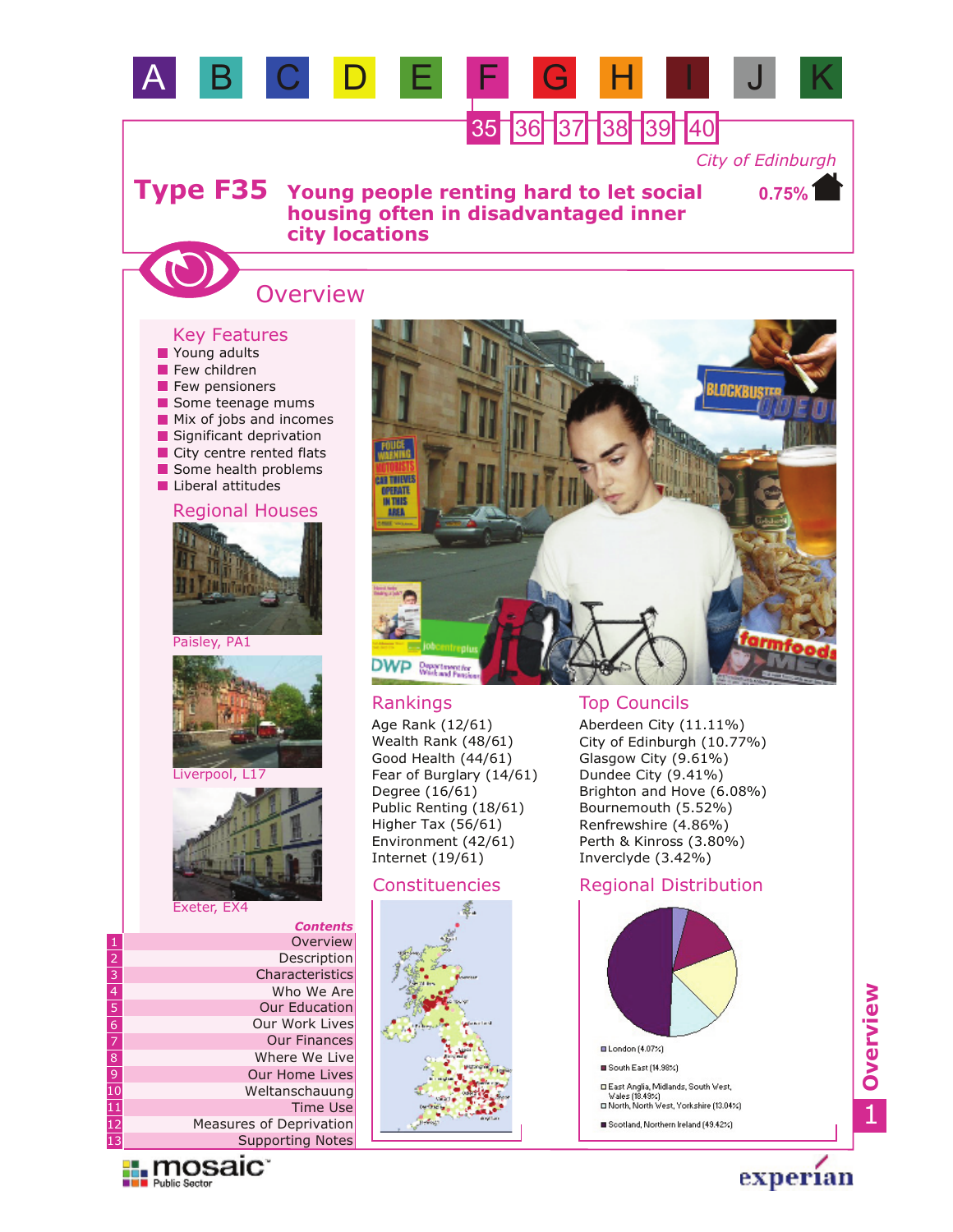

A B C D E F G H I J K

*Type F35* contains people who live in the centres of cities and larger towns, mostly in mid rise rented flats in tenement blocks or above shops.

### Some health problems City centre rented flats Few pensioners Some teenage mums Mix of jobs and incomes Liberal attitudes Significant deprivation Few children Young adults

### **Key Features Communication**

**Receptive** Internet Telemarketing Telephone advice lines Centre-left broadsheets **Unreceptive**

Tabloid press

# Description - Public Sector Focus

Education Whilst a significant number of people in *Type F35* will have left school with few, if any, qualifications, the proportion with `A' levels and degrees is well above the national average, highlighting the diversity of the population. Very few children are brought up in these areas, and those that are tend to belong to the poorer families, often of ethnic origin. Many qualify for free school meals. Attainment levels throughout their schooling, whilst better than other Types within *Group F*, are well below national levels. However, these people may be taking advantage of the Widening Participation agenda, so an above average proportion are entering higher education.

Health These people have adopted a lifestyle dictated by circumstance. Their diet tends to consist of standard foods bought in small quantities from the convenience grocer; and consequently items such as fresh fish or vegetables are quite rare. Financial constraints mean that many cannot afford to participate in active pursuits. Drinking tends to be irregular, but a night out can involve some heavy consumption. With this lifestyle it is not surprising that *Type F35* has some health problems, particularly relating to drug and alcohol abuse. Mental health problems also affect a significant proportion of the population.

Crime These neighbourhoods are not considered pleasant places in which to live, although many consider that it could be a lot worse. The transient nature of many of the population means that neighbours rarely know each other, let alone provide help when it is needed. Fear of crime is reasonably high, although it is less than the rate of actual occurrence of all major types of crime. Typical of its town and city centre location, offences tend to happen in or close to the home; it is in these areas that young men under the influence of drink or drugs are more likely to be the offender. There is general dissatisfaction with the police.

Finances Many people are so poor that they pay no income tax, and rely heavily on the state for benefits such as Income Support and Jobseeker's Allowance. There are virtually no higher earners, so most will have no savings and investments of any real value. These relatively transient neighbourhoods, with associated poverty, make it difficult for Local Authorities to consistently collect council tax revenues.

Environmental Issues For most people, environmental concerns are rarely in their thoughts. They have far more immediate concerns of their own, and will often consider that global warming and the like are problems for other people and for future generations. However, predominance of singles, and the flats and bedsits in which many of them live mean that home energy consumption is relatively low. Vehicle usage is varied, although many households will not have access to a car.

**Description - Public Sector Focus** Description - Public Sector Focus



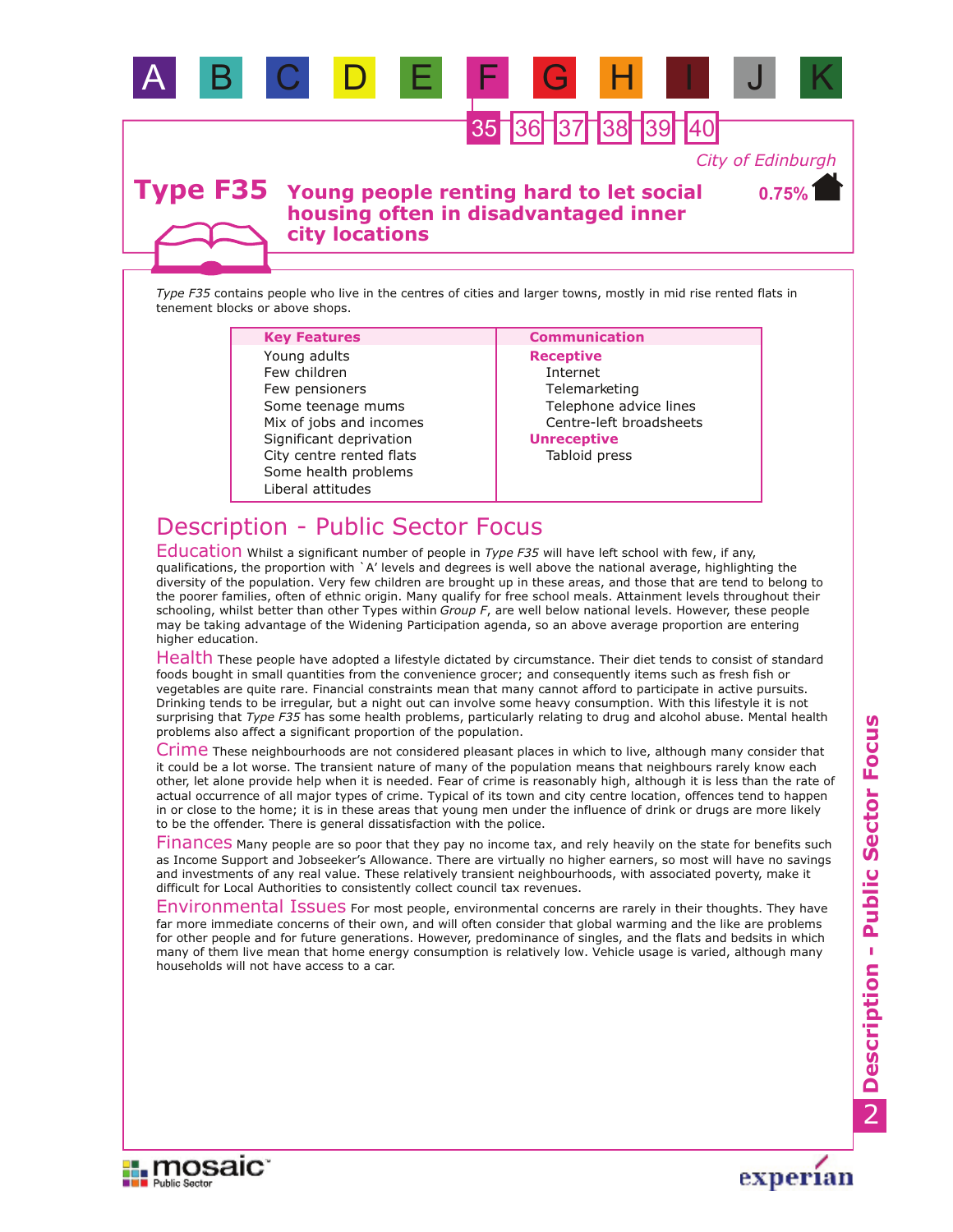

36 37 38 39 40

*City of Edinburgh*

**0.75%**

### **Young people renting hard to let social housing often in disadvantaged inner city locations Type F35**

# Description - Sociology and Environment

Summary Type F35 contains people who live in the centres of cities and larger towns, mostly in mid rise rented flats in tenement blocks or above shops.

Demography *Type F35* neighbourhoods are found in the areas which lie at the heart of larger towns and cities close by commercial buildings and shops, where young people can find inexpensive flats which they can rent for short periods of time.

These rentals are sometimes from the public sector, particularly from housing associations, sometimes from private landlords. They tend to be either purpose built units in mid rise blocks of walk up flats or bedsits in the larger terraced houses which may, originally, have been built for the Victorian middle classes but which are now converted for multiple occupation.

These neighbourhoods attract a scattering of students and well qualified young professionals who like the convenience of a city centre location and a spacious house. They often live next door to young people in less fortunate circumstances, many of whom are living in hostels or homes, maybe for ex offenders or for people rehabilitating themselves from drug addiction. These are not the types of area in which the majority of people would like to bring up any, but the very young, children, and few do. The transient nature of much of its population results in an environment where people don't know and indeed often don't trust their neighbours.

With large numbers of people passing through these neighbourhoods to reach workplaces or shops they are often areas where the risk of crime is high and where local shopkeepers would be prudent to fit effective security systems.

People move in to these areas typically around the age of 18. Some arrive as students. Others arrive as a result of disputes with their parents or to find cheap places in which to live with a young partner. By the age of 30 most of these people will have left these areas, either to start a family in an older terrace in a better part of town, or to more spacious accommodation provided for them by the local council.

For the time being people are likely to work in the types of occupations offered in the city centre, the better qualified young professionals perhaps as trainees in a professional practice, many of the less well educated as shop assistants. Others work in the caring professions. The population includes significant numbers of people who are deprived in some manner or other. For example many people who live in these neighbourhoods are unemployed and the proportion that suffers from ill health or permanent disabilities is well above the national average. Teenage mothers, children in overcrowded conditions and single parents are all overrepresented in these areas.

Environment Neighbourhoods of *Type F35* take a variety of forms. Many are found in large Scottish cities where they will often consist of streets of older, flat fronted tenement buildings where a single front door to the street provides access to a staircase, from which very small studio flats are reached on each of the four or so floors. A number take the form of hard to left mid rise blocks close to a major traffic artery or to car parks. In English cities, neighbourhoods of *Type F35* are more likely to consist of tall, three storey terraced houses which may have been built in the late nineteenth century for middle class families with a servant but which are now too large for the typical family. Many of these houses have been bought up by housing associations as places to let or as hostels under 'care in the community' programmes. In each of these cases, the buildings are packed in at high residential densities and what little land was originally allocated to gardens is seldom tended with any enthusiasm by current residents. Public spaces are most likely to be shared with motorists and shoppers, and inner city parks are likely to be some distance away. Such areas may be supported by local convenience stores along major arteries and obviously have good access to the variety of shops located in the city centre nearby.





*(Continued)*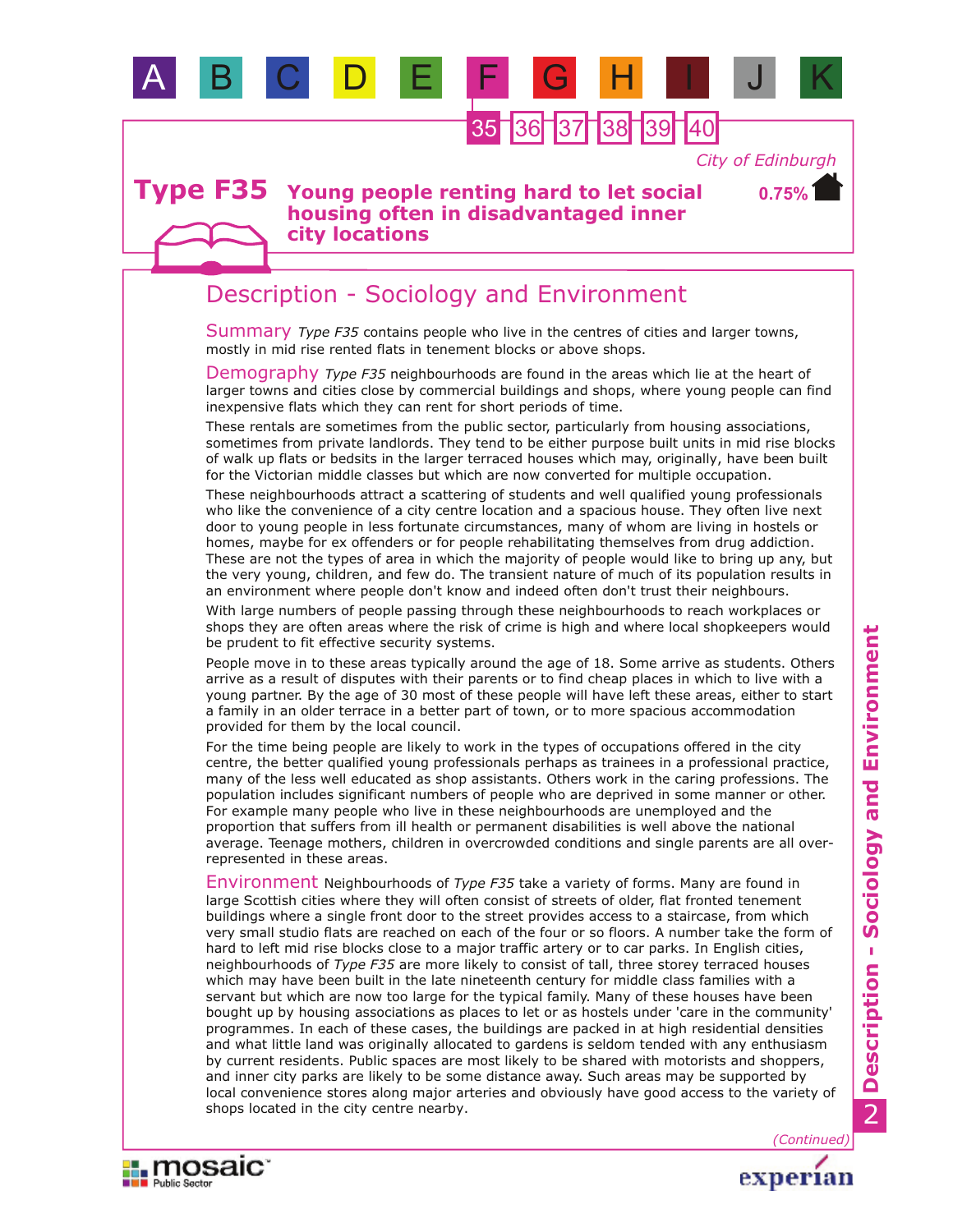

**city locations**

# Description - Sociology and Environment *(Continued)*

Economy Neighbourhoods of *Type F35*, typically rely for employment on service jobs in city centres. These are increasingly polarised between low paid casual work in shops and restaurants, and higher paid work with better long term career prospects for those with appropriate professional qualifications.

Consumer Values For *Type F35*, consumption is not a priority. For the better educated, the priority is the development of their 'human' capital, the acquisition of degrees or further technical qualifications. For the less fortunate, the priority is overcoming specific social or medical handicaps. Living in small flats rented only for short periods of time, many residents have yet to reach the 'nest-making' phase of their lives which involves fitting out the home with products that match their own particular tastes. Few people's jobs command the salaries that would enable them to engage in the more cosmopolitan lifestyles common in more affluent quarters of the inner city.

Consumption Patterns *Type F35* provides a poor market for virtually all widely advertised goods other than rucksacks and bicycles.

Change The key advantages these neighbourhoods offer are affordable housing and proximity to the city centre. Many have seen their status decline as vulnerable groups have been cared for in the 'community' and the fortunes of many individual neighbourhoods is bound up with decisions about the future of particular hostels and housing association properties.



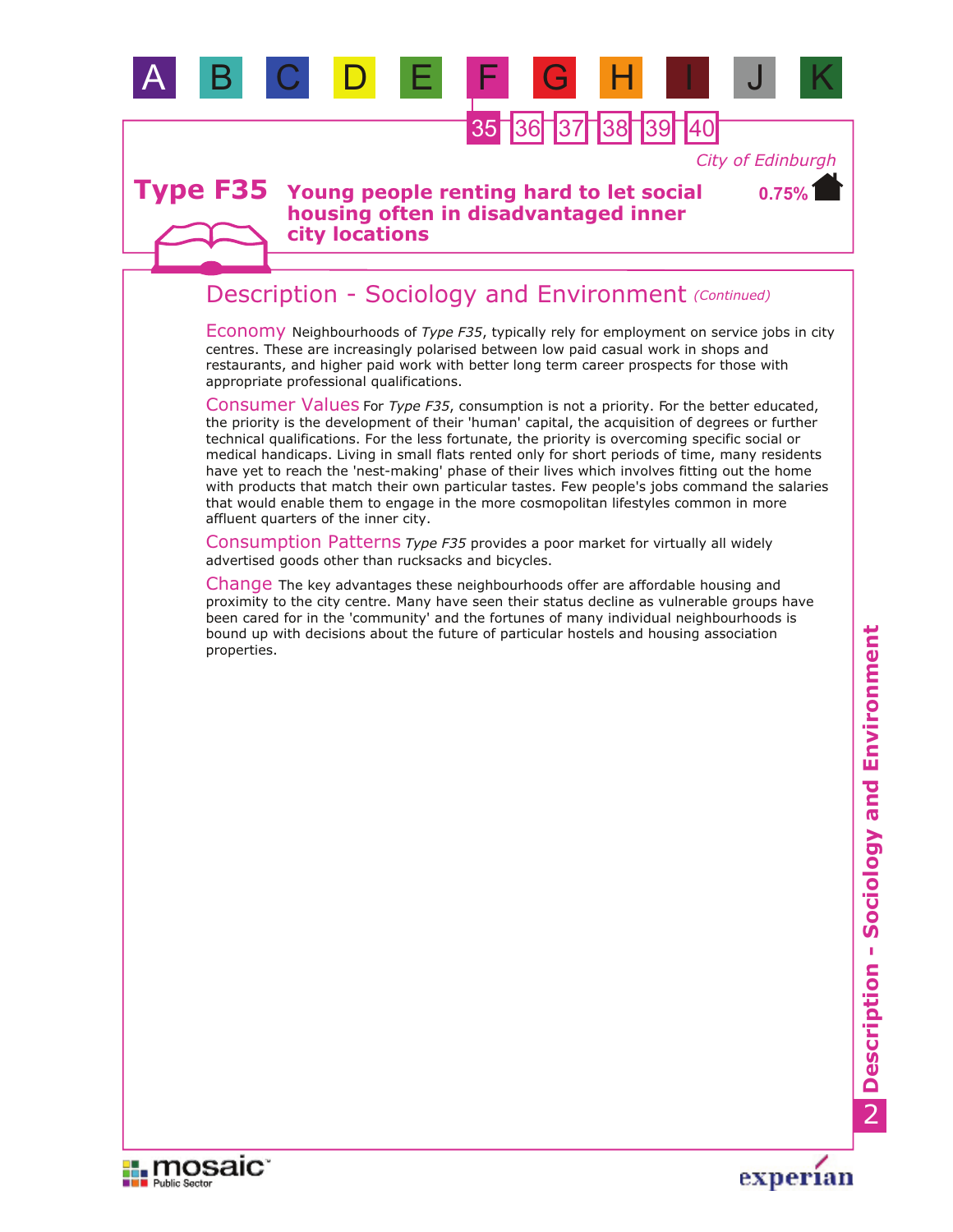

**city locations**

## Description - Culture and Consumer Psychology

These people live in purpose built flats, or converted houses located in, or near to, city centres. Most property is privately rented. The market values of these properties can vary considerably and this is reflected in the composition of the people who live here. The social and environmental conditions may vary a good deal at the very local level but overall, while there are various problems such as theft, noise and the threat of racial attack, these are not unpleasant urban areas in which to live. Various ethnic groups are well represented in these areas, and this Type is common in Scotland.

Most of these people are aged between 18 and 30, and there are very few children or pensioners. Most are living alone. These are heterogeneous people, which is reflected in their occupations. Many work in the old and the new professions, and a significant number are employed in sales and customer service, or in hotels and catering. There is a high proportion of students, and a high rate of unemployment. For those who are now established in employment, work is more likely to be seen as a career than simply a job. Levels of formal qualifications are similarly mixed, and all social grades are represented.

This Type is quite transient in nature. A few older people may have lived in these areas for a number of years, but most people stay for only a year or two. When they leave, they are likely to be replaced by others who have the same or similar characteristics. Most have arrived at a temporary phase in their lives, often between higher education and working life. Once they have established a direction, they move on.

This diversity in occupations also translates into a wide and bipolar range of incomes, with some individuals being quite wealthy and others surviving on state benefits. Most have a current account, a credit card and an active overdraft facility, but there is little interest in money management and life is lived for today. Consequently, levels of savings and investments are low, and some people have significant personal debt. Those who enjoy higher incomes and have a professional working life may have a different perspective on the future, and they consider personal finances more carefully.

Routine grocery shopping is seen as a chore, and these people normally shop infrequently and do not spend a great deal. There are probably many quick trips to stock up on items which are needed immediately. They are not particularly price conscious and will shop at any store that offers long opening hours and a good range of brands, including more unusual brands. Takeaways, often ordered by 'phone, are more common than a conventional family dinner.

These people are well-informed and they have sophisticated tastes. They are widely read. The Guardian, the Independent and the Sunday Times are popular newspapers. They also read quality specialist interest magazines. Watching TV and videos or DVDs occupies a fair amount of leisure time but they are very selective about programme choice and prefer documentaries, plays and classic films to light entertainment, although soaps which reflect their actual or desired lifestyle are also popular. They visit the cinema frequently and they have an active interest in the Arts, in all types of music and in world affairs. A busy social life with friends is important, and they are often out at the pub, the club or the restaurant.

A marked feature of these people is their quick adoption of innovative products, such as IT, and they are well versed in the use of the Internet for information and shopping. Car ownership is low, a consequence of limited income in some cases but more generally by their central locations and adequate public transport, If a car is owned, it is likely to be a small, economy model of almost any make but with some preference for the more unusual marques, that will in some way reflect a sense of individuality.



*(Continued)*experian